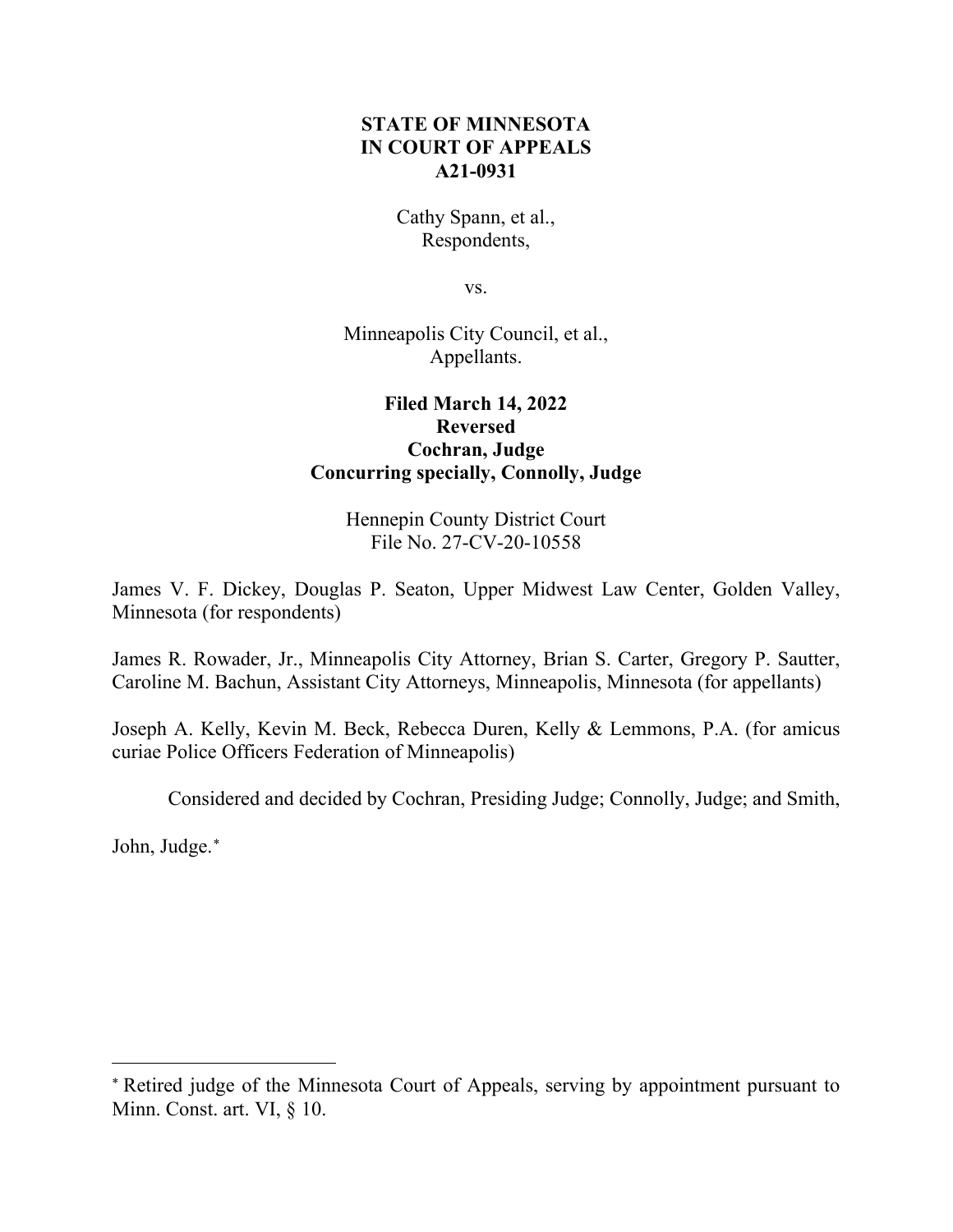#### **SYLLABUS**

1. The Minneapolis City Charter clearly imposes a duty on the city council to continuously fund a police force with a minimum number of sworn police officers.

2. The mayor's duty under the Minneapolis City Charter to establish and maintain the police department is a discretionary duty. The charter does not clearly impose a duty on the mayor to continuously employ a minimum number of sworn police officers.

## **OPINION**

## **COCHRAN**, Judge

This appeal requires us to determine whether the district court properly granted the extraordinary legal remedy of mandamus. Appellants, the Minneapolis City Council and Mayor Jacob Frey, challenge a writ of mandamus issued by the district court that requires appellants to hire additional sworn police officers. Appellants assert that the district court erred by interpreting the city's charter to impose a clear duty on appellants to continuously employ a minimum number of sworn police officers and by using mandamus to control the mayor's exercise of discretion in hiring officers. We conclude that, although the city charter imposes a clear duty on the city council to continuously fund a police force with a minimum number of officers, it is the mayor who has the duty to employ officers and there is no clear duty under the charter for the mayor to continuously employ that same minimum number of officers. Rather, the charter vests the mayor with the duty to establish and maintain the police department—a duty which, by its very nature, is discretionary. The district court therefore erred when it concluded that appellants have a clear duty to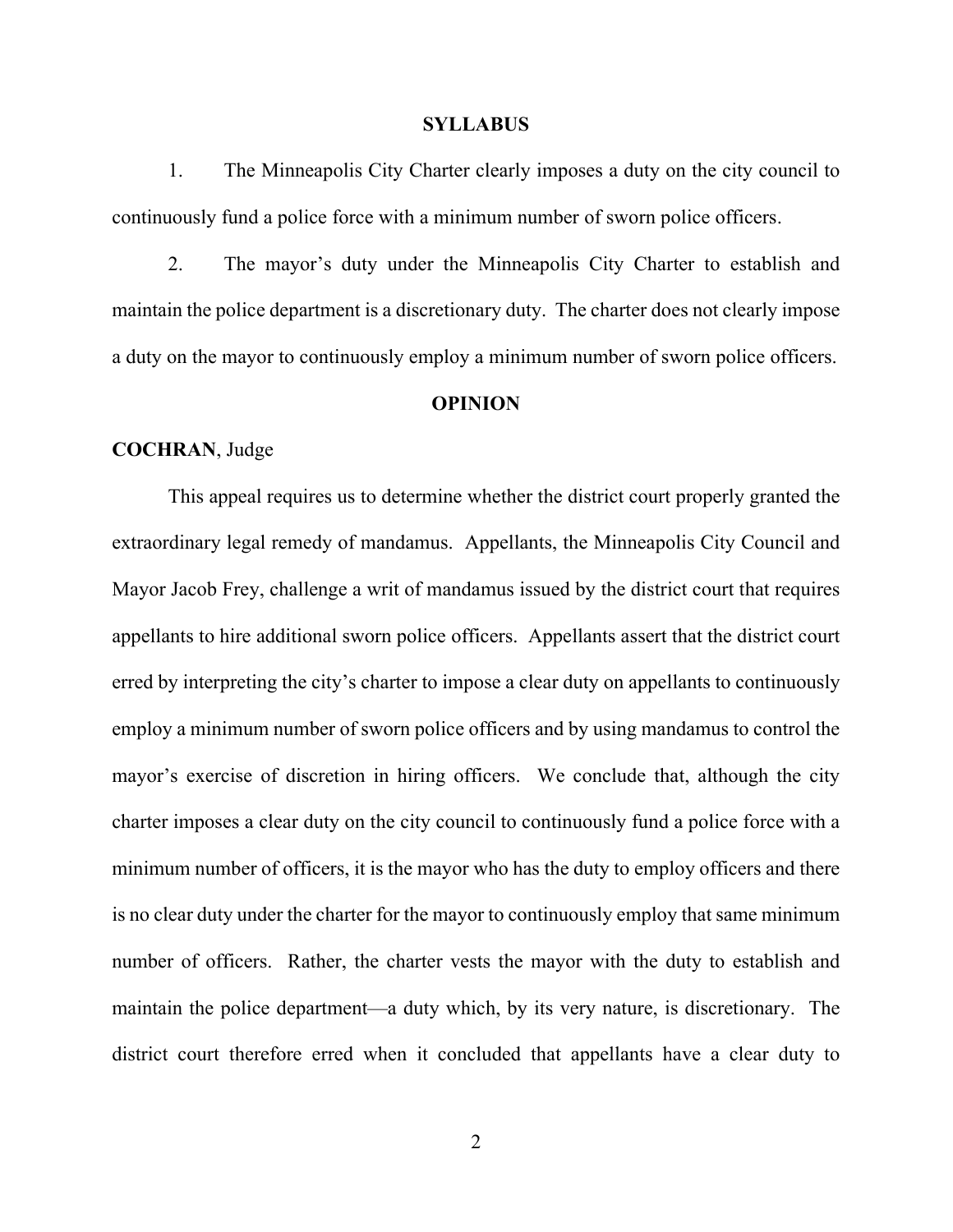continuously employ a minimum number of officers and by granting mandamus on that basis. Accordingly, we reverse.

## **FACTS**

The following facts are derived from the stipulation of facts and stipulated exhibits on which the parties agreed to have the district court decide this matter.

The number of sworn police officers employed by the City of Minneapolis has fallen substantially since early 2020. At all relevant times, the targeted number of sworn officers—the number the mayor and police department hope to have employed—has been 888. The city's 2020 budget funded 888 sworn officer positions. On January 4, 2020, the city employed 879 sworn officers, 25 of whom were on continuous leave, meaning that they were on leave for 78 or more hours during an applicable pay period. By April 2021, the number employed had fallen to 743, and the number on continuous leave had risen to 92—netting just 651 actively working sworn officers. And the police department projected further declines in the number of sworn officers employed, with that number falling below 700 during 2022, but increasing to 757 sworn officers by the end of January 2023.

The recent decline in the number of active sworn officers employed by the city was preceded by two unusual events. First, in mid-2020, the city faced significant revenue shortfalls because of the COVID-19 pandemic. In response, the city implemented budget cuts. The budget cuts did not result in any layoffs of sworn officers. But the police department canceled a 2020 police academy. It also laid off all its community service officers (CSOs), many of whom were working toward completing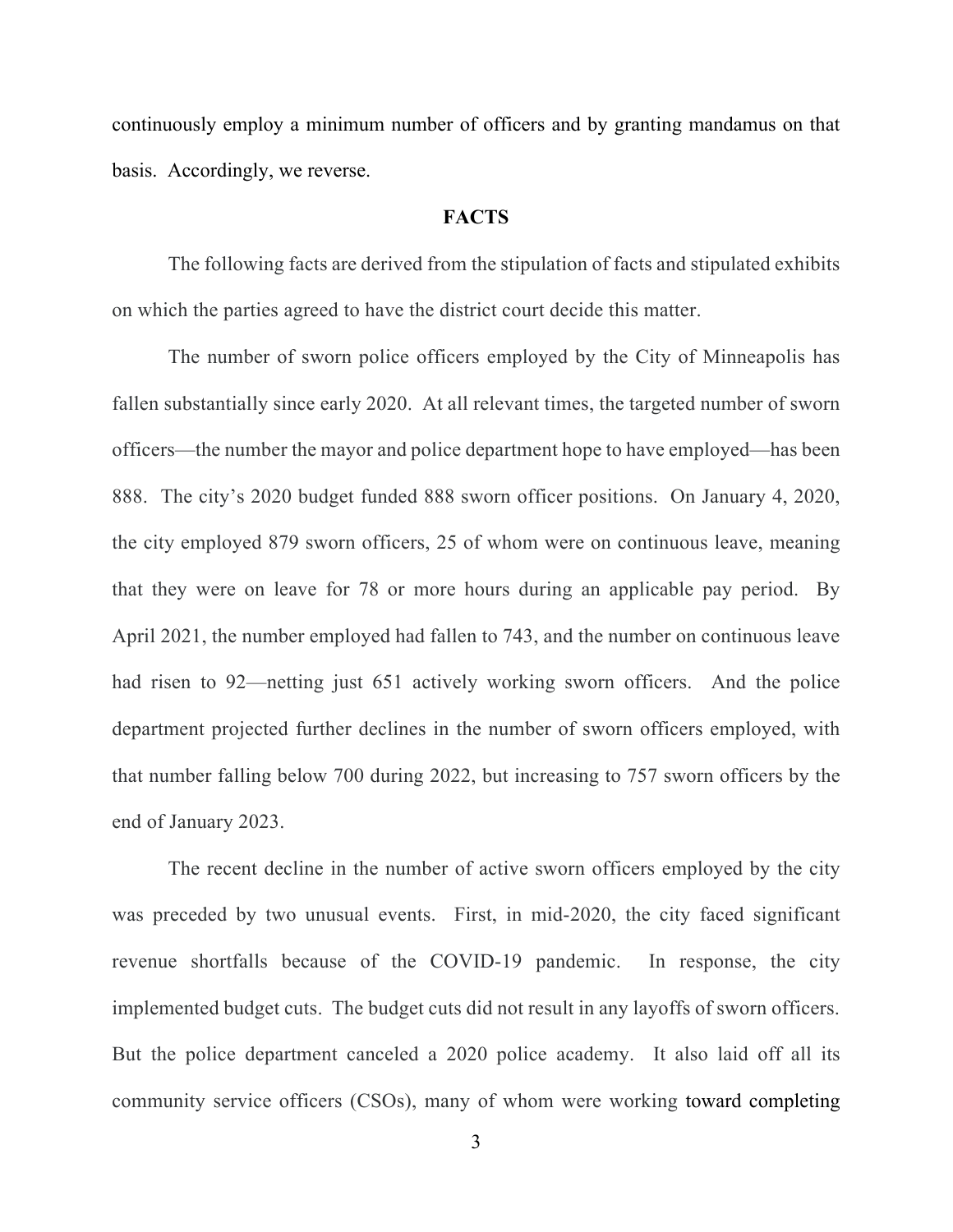Minnesota Peace Officer Standards and Training licensure requirements. Police academies and the CSO program are important sources of new hires to offset attrition of sworn police officers. Second, later in 2020, an unprecedented number of officers went on continuous leave and/or left the department following the May 25, 2020, death of George Floyd and ensuing civil unrest in the city. The police department usually anticipates about 44 sworn officer departures annually, but 169 sworn officers separated from their employment with the department between May 25, 2020, and April 15, 2021.

In 2021, the mayor and police department took steps to increase the number of active sworn officers, including holding three police academies and recalling CSOs. But the city was still suffering revenue shortfalls attributable to the pandemic. The city's 2021 budget funded only 770 of the targeted 888 sworn-officer positions.

At the same time the number of sworn officers on the force was falling, the rate of violent crime in Minneapolis was climbing. According to police department records, from 2019 to 2020 the city suffered a 70.8% increase in homicides and a 105% increase in the number of shooting victims. These increasing violent-crime levels disproportionately affected diverse communities, including those in the city's fourth precinct in north Minneapolis.

Respondents are residents of north Minneapolis neighborhoods who filed a petition for a writ of mandamus in August 2020, seeking to compel appellants to hire additional police officers. The petition was based on sections 7.3(a) and 7.3(c) of article VII of the

4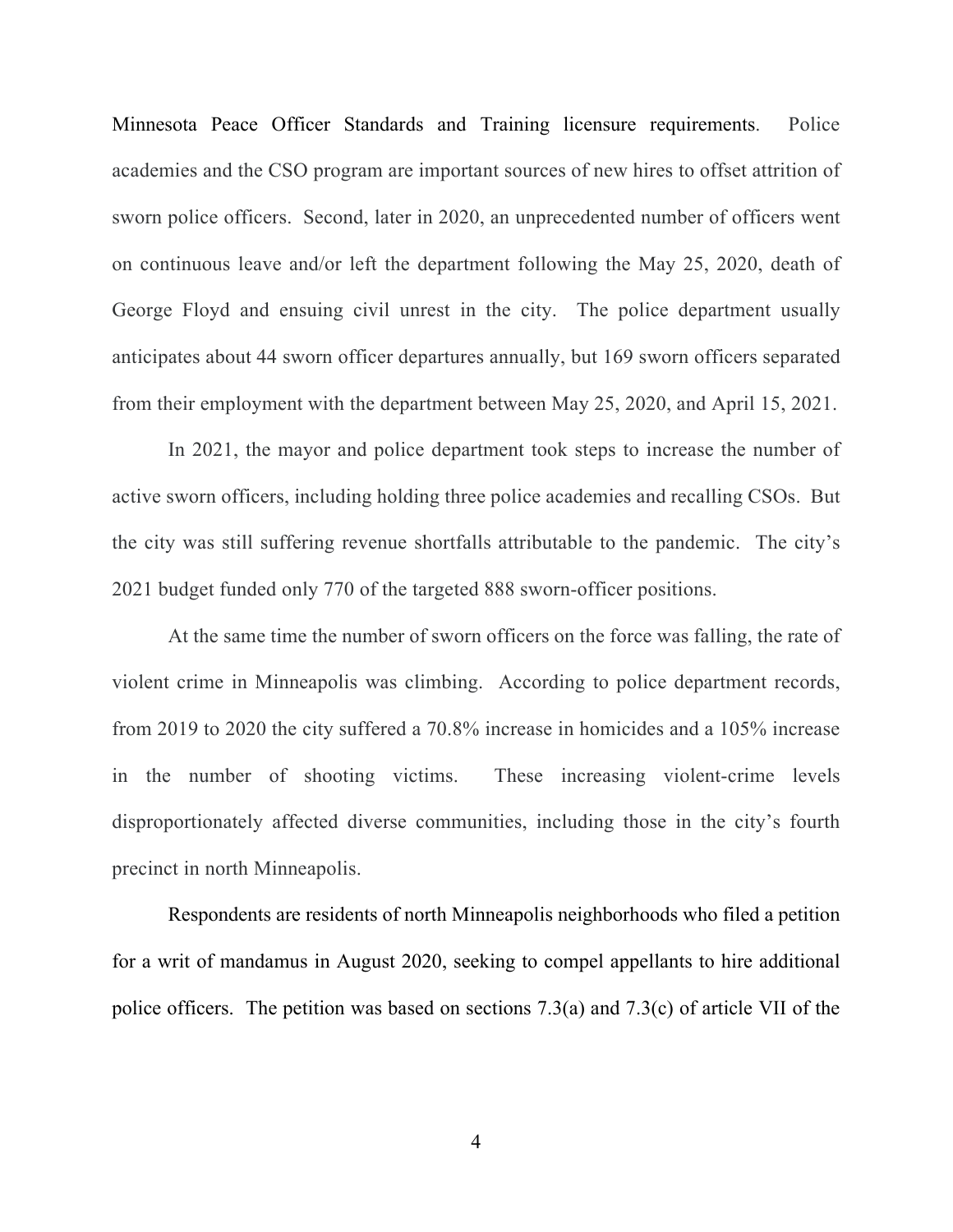city's charter. Minneapolis, Minn., City Charter art. VII,  $\S 7.3(a)$ , (c)  $(2022).$ <sup>[1](#page-4-0)</sup> Section 7.3(a) addresses the mayor's functions with regard to the police department. It provides, in relevant part, that "[t]he [m]ayor has complete power over the establishment, maintenance, and command of the police department." *Id.*, § 7.3(a). Section 7.3(c) addresses the city council's duty to fund the police department, providing:

> **Funding.** The City Council must fund a police force of at least 0.0017 employees per resident, and provide for those employees' compensation, for which purpose it may tax the taxable property in the City up to 0.3 percent of its value annually. This tax is in addition to any other tax, and not subject to the maximum set under section  $9.3(a)(4)$ .

*Id.*, § 7.3(c). Respondents contended that sections 7.3(a) and 7.3(c) together require appellants not just to *fund* but also to *employ* a minimum number of police officers at all times and that appellants have failed to do so. The petition asserted that "[t]he [m]ayor has no discretion to employ fewer than 0.0017 employees of the police force per resident." According to the petition, based on the number of residents in Minneapolis in 2020, the city council was required to fund, and the mayor was required to employ, 743 officers.<sup>[2](#page-4-1)</sup> Appellants opposed the petition, asserting that the charter requires the city

<span id="page-4-0"></span><sup>&</sup>lt;sup>1</sup> We cite the current version of the Minneapolis City Charter because, although the charter has been amended since respondents commenced this action, sections 7.3(a) and 7.3(c) remain the same in all relevant respects. *See* Minneapolis, Minn., Ordinance No. 2021- 056 (Nov. 19, 2021) (amending article VII in ways not relevant to this appeal).<br><sup>2</sup> On appeal, the parties agree that the requisite number should be determined with reference

<span id="page-4-1"></span>to the since-released 2020 census data, which identifies the population of Minneapolis as 429,954. Multiplying that number by the 0.0017 requirement in the charter results in a product of 730.92. As noted below, the district court granted mandamus requiring appellants to fund and employ 730.33 sworn police officers, a number derived from the 2019 estimated population of Minneapolis, or the number based on the 2020 census,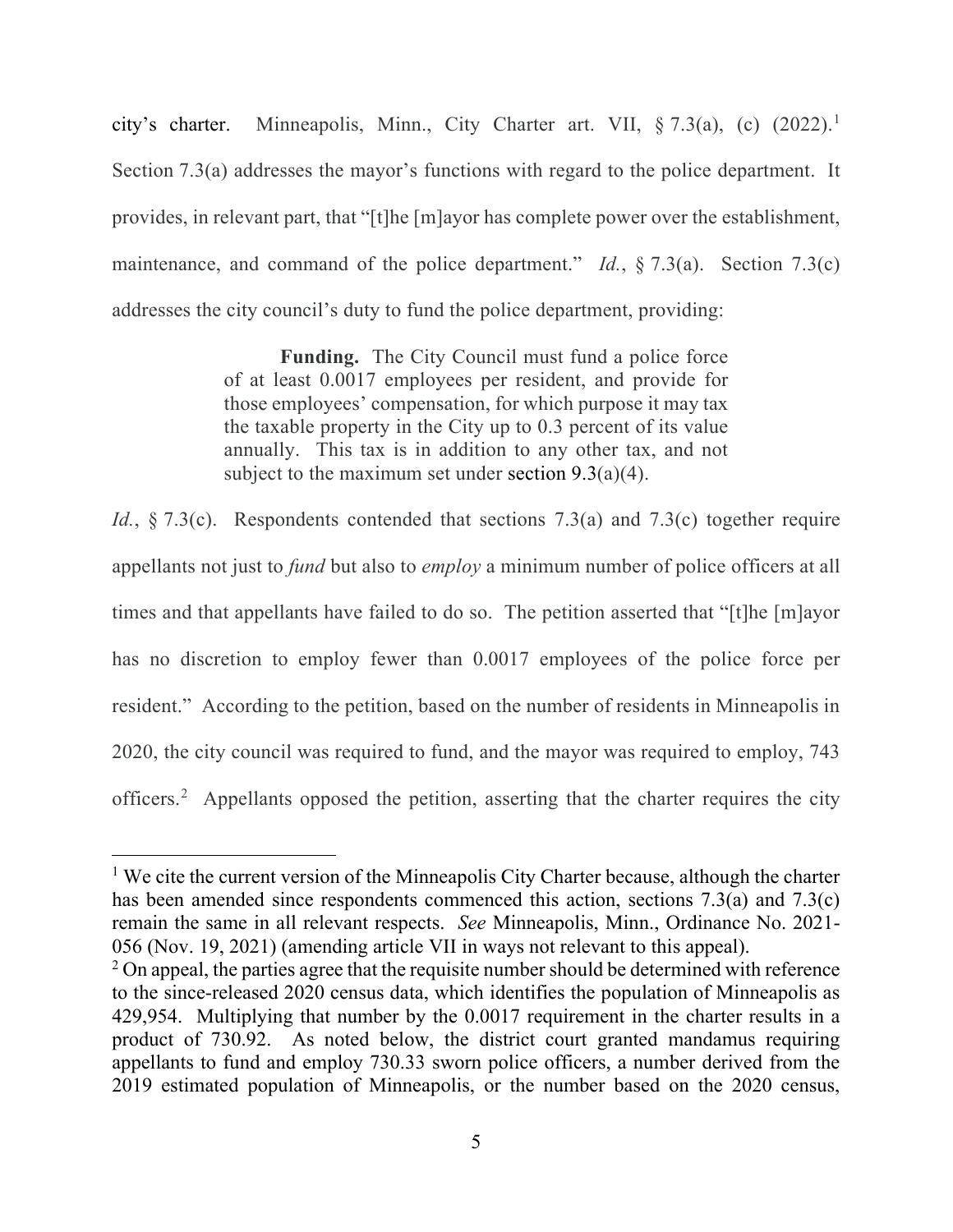council to *fund* a minimum number of police force employees, but does not impose a duty on the city council or mayor to *employ* a minimum number of officers. Appellants also asserted that the city council had remained compliant with the charter by continuing to fund the minimum number of positions required by section 7.3(c) of the charter despite a decline in the number of sworn officers employed.

The district court granted the petition. It determined that appellants had conceded that they were required to both fund and employ a minimum number of police force employees. Because the police department projected that the number of sworn officers in its employ would drop below the required minimum calculated by the district court, the district court concluded that appellants had "failed to comply with [s]ection 7.3(c) of the Minneapolis City Charter to fund and employ at least 0.0017 sworn police officers per resident of Minneapolis." And the district court ordered that:

> [The mayor and city council] shall immediately take any and all necessary action to ensure that they fund a police force of at least 0.0017 employees per resident, which will total either 730.33 sworn police officers or a number of sworn police officers equaling 0.0017 of the 2020 census population when published later this year, whichever is higher.<sup>[3](#page-5-0)</sup>

whichever is greater. The record reflects that the city council has maintained funding that meets that minimum-funding requirement at all times relevant to this appeal.

<span id="page-5-0"></span> $3$  In addition to their dispute over the nature of appellants' duty under the charter, the parties disagreed about which police department employees could be counted in determining charter compliance and which population statistics must be used in determining compliance. The district court determined that (1) "employees" of the "police force" are sworn officers currently employed by the department, including those on continuous leave; and (2) the minimum number of required employees should be determined with reference to 2019 population estimates and, when it became available, 2020 census data. Appellants do not challenge on appeal the determination that employees of the police force means sworn officers, and we agree that it does. Appellants do assert that the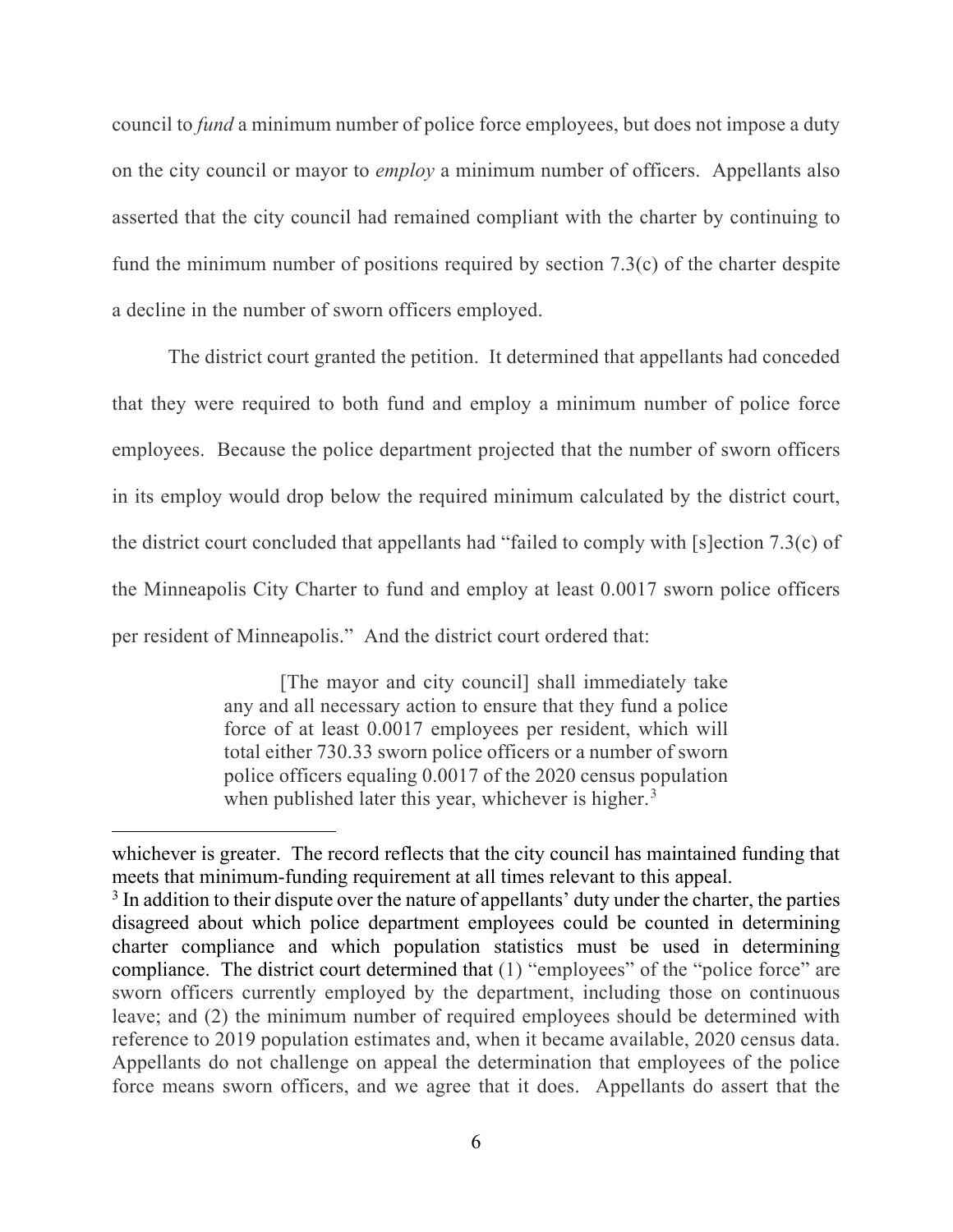The district court further ordered appellants to comply with the requirements of the writ by June 30, 2022, or to show cause for their failure to do so.

This appeal follows.

#### **ISSUE**

Did the district court err by granting mandamus?

# **ANALYSIS**

"Mandamus is an extraordinary legal remedy." *Mendota Golf, LLP v. City of Mendota Heights*, 708 N.W.2d 162, 171 (Minn. 2006) (quotation omitted). The writ may issue "(1) to compel the performance of an official duty clearly imposed by law [or] (2) to compel the exercise of discretion when that exercise is required by law." *Id.*; *see also*  Minn. Stat. § 586.01 (2020). To warrant judicial interference to compel performance of a clearly imposed duty, the "duty must be positive, not discretionary, and the right must be so clear as not to admit of any reasonable controversy." *State ex rel. Schwartzkopf v. City Council of Brainerd*, 141 N.W. 97, 99 (Minn. 1913) (quotation omitted). When a duty involves the exercise of discretion, mandamus may issue only to set that discretion in motion or to require a new exercise of discretion because of arbitrary and capricious conduct. *State ex rel. S. St. Paul v. Hetherington*, 61 N.W.2d 737, 740 (Minn. 1953).

district court erred by using 2019 population estimates before the 2020 census data became available. Respondents argue that this issue is moot because the 2020 census data is now available. We need not determine whether this issue remains justiciable or resolve it on the merits because we reverse on other grounds.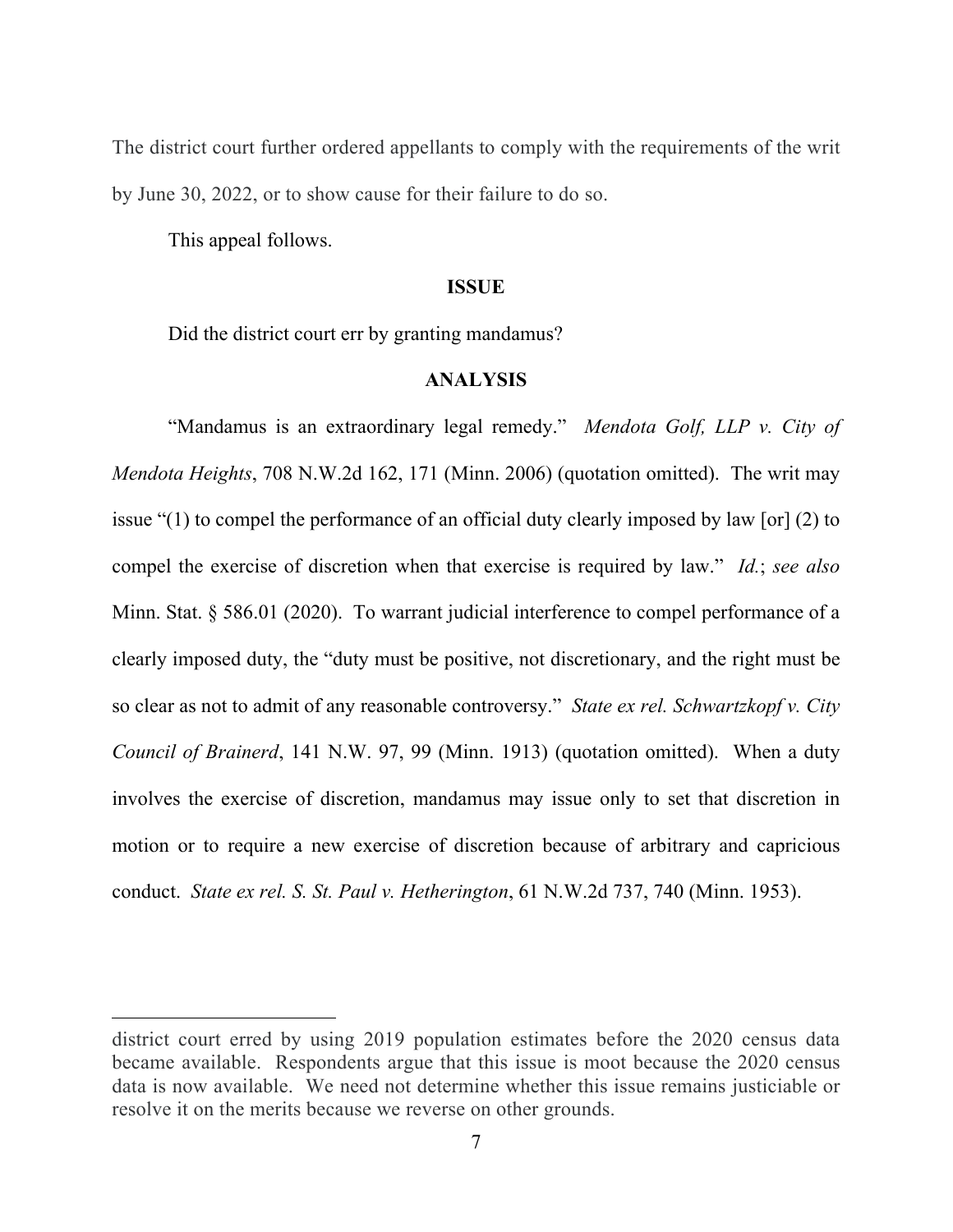Respondents sought mandamus based on their view that the city charter imposes a clear, nondiscretionary duty on the city council to fund *and* the mayor to employ a minimum number of sworn police officers at all times. To be entitled to mandamus on that basis, respondents were required to demonstrate that (1) both the mayor and the city council failed to perform an official duty clearly imposed by law; (2) respondents suffered a public wrong and were specifically injured by the failure; and (3) respondents have no other adequate legal remedy. *Breza v. City of Minnetrista*, 725 N.W.2d 106, 109-10 (Minn. 2006). Appellants challenge only the first of these elements in this appeal. And, because the district court's determination of that element turns on legal issues, we undertake de novo review. *See In re Welfare of Child of S.L.J.*, 782 N.W.2d 549, 553 (Minn. 2010) ("[W]here a decision on a writ of mandamus is based solely on a legal determination, our review is de novo.").

The central legal issue before us is whether section 7.3 of the city charter clearly imposes a duty on the city council and the mayor to *not just fund but also to continuously employ* a minimum number of police officers. Appellants assert that, while section 7.3(c) imposes a clear duty on the city council to fund the police department, the charter does not clearly impose a duty on the mayor to employ a minimum number of officers at any given time. Respondents counter that, read together, sections 7.3(a) and 7.3(c) of the charter clearly impose a duty to fund and employ. [4](#page-7-0)

<span id="page-7-0"></span><sup>4</sup> In an amicus brief, Police Officers Federation of Minneapolis makes an argument for interpreting section 7.3(c) that is different from the argument advanced by respondents. "Amicus must accept the case before the court as it is and ordinarily cannot inject new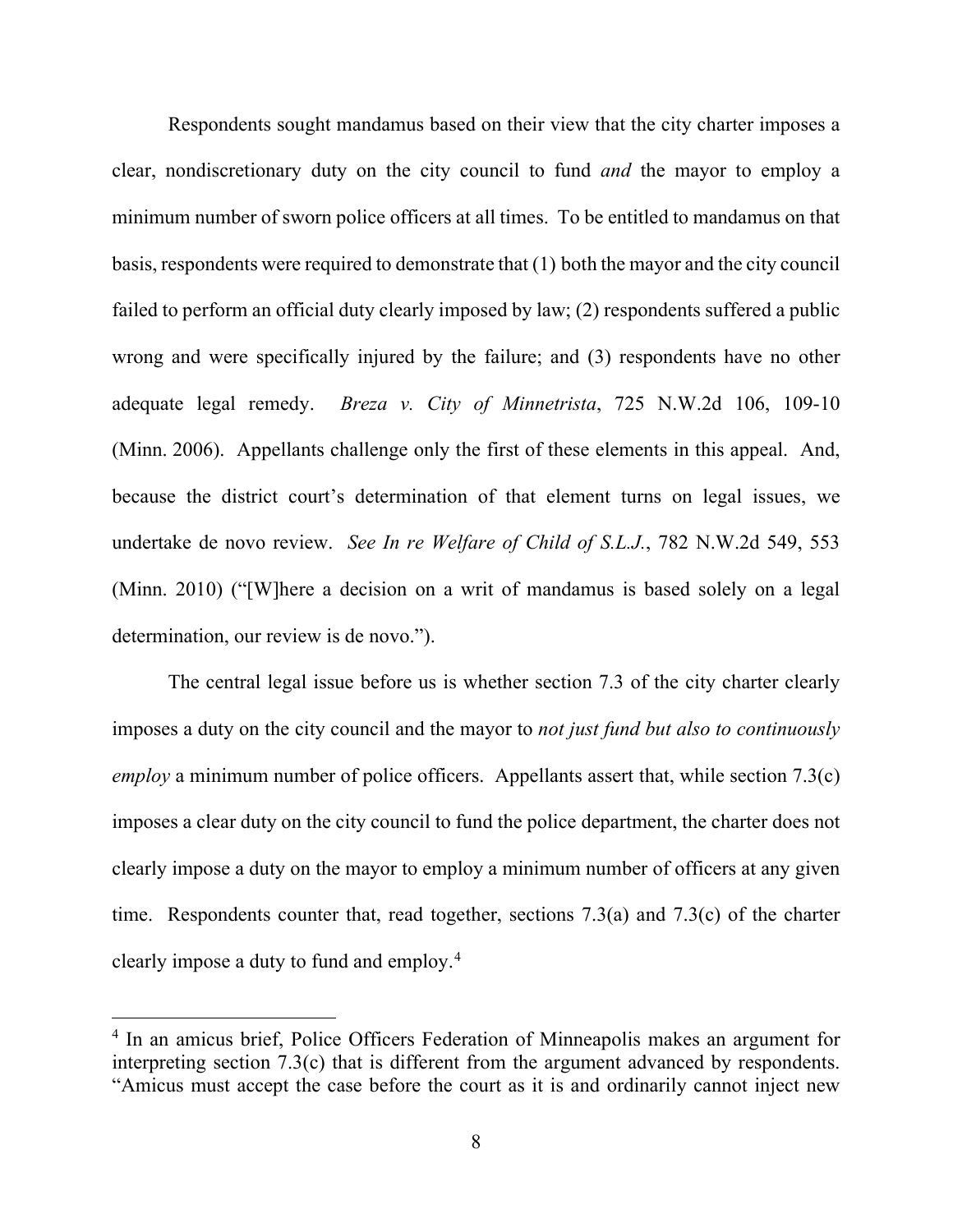The district court did not address this issue because it determined: "The parties do not dispute that 'to fund' also requires the City 'to employ.' For example, if the Court finds that the City was required to fund 10 sworn officers on the police force, 10 sworn officers must be employed." Appellants assert that the district court erred in this regard, and we agree. Throughout their filings in the district court, appellants consistently maintained their position that section 7.3(c) is a funding provision that the city council has complied with by providing funding for a minimum number of sworn-officer positions. The district court's order does not identify any basis for its determination that appellants conceded the issue, but respondents cite to the transcript of a May 21, 2021, hearing. In the cited portions of the transcript, appellants acknowledged that funding provided by the city council is to be used by the mayor for hiring sworn officers. But the acknowledgment that hiring follows funding as a practical matter—or even as a matter of proper governance—does not amount to a concession that the charter clearly imposes a duty to employ a minimum number of officers at all times. Accordingly, we reject the district court's determination that appellants have conceded this issue and turn to the parties' arguments on the merits.

issues into a case that have not been presented by the parties." *In re NorthMet Project Permit to Mine Application*, 959 N.W.2d 731, 755 (Minn. 2021) (quotation omitted). We therefore focus on respondents' interpretation arguments. Even if we were to consider the federation's argument, however, we would reject it. The federation argues that section 7.3(c) imposes a clear, nondiscretionary duty on appellants to employ a minimum number of officers by requiring that "[t]he [c]ity [c]ouncil must fund a police force of at least 0.0017 employees per resident, *and* provide for those employees' compensation." (Emphasis added.) But section 7.3(c) by its terms governs only the city council's duty to fund a police force; it does not govern the mayor's duty to maintain the police department, which is separately governed by section 7.3(a).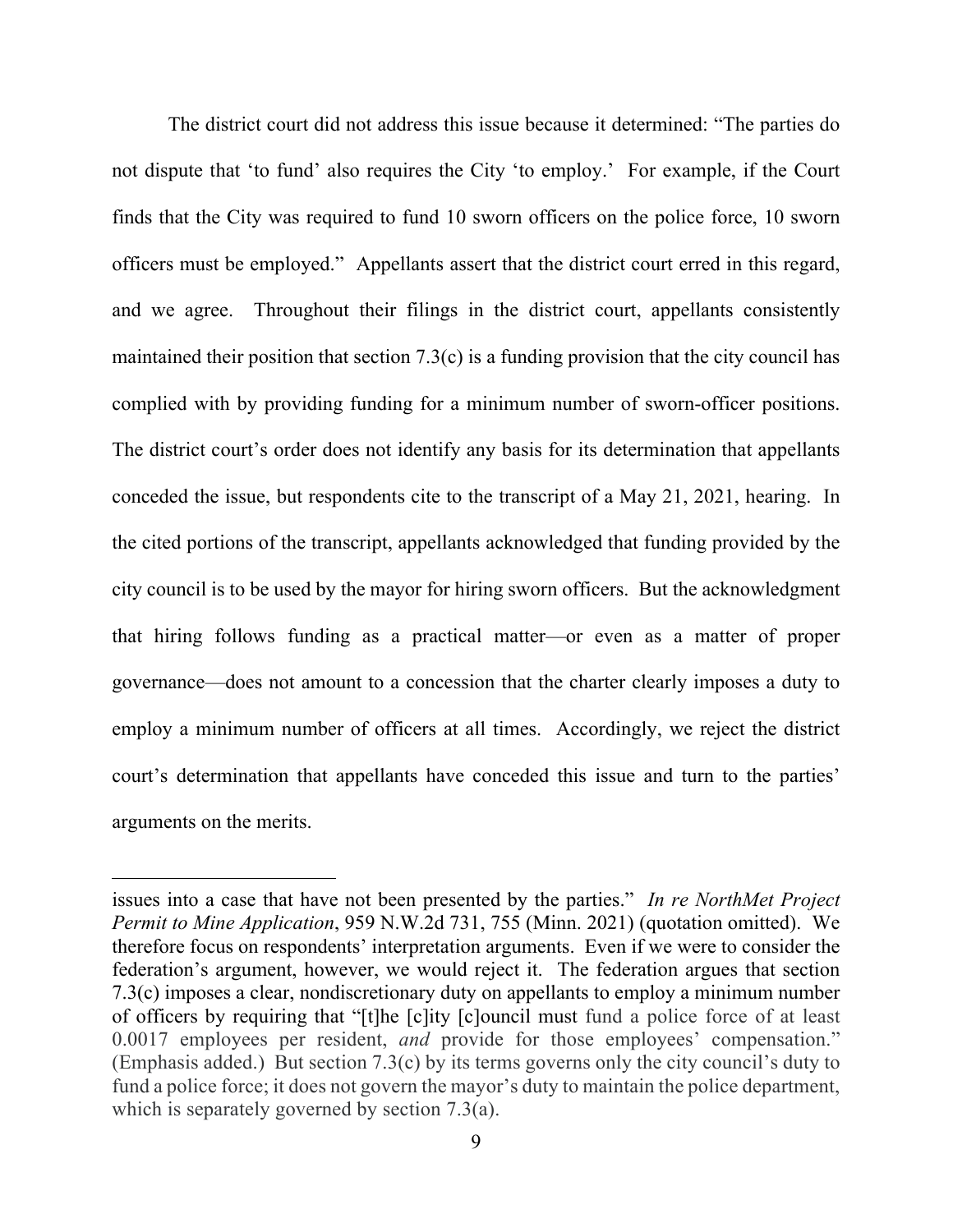The arguments raised by the parties require us to interpret the language of the city charter. The charter itself directs us to apply "the canons of construction and other principles of interpretation in the Minnesota Statutes" when construing the language of the charter. Minneapolis, Minn., City Charter art. I, § 1.3(d)(2) (2022); *see also Hayden v. City of Minneapolis*, 937 N.W.2d 790, 795 (Minn. App. 2020) (applying general principles of statutory interpretation to interpret Minneapolis City Charter), *rev. denied* (Minn. Apr. 14, 2020). Under those canons, we consider the language of sections 7.3(a) and 7.3(c) contextually and, absent ambiguity, apply their plain meaning. Minn. Stat. § 645.16 (2020); *see also Vasseur v. City of Minneapolis*, 887 N.W.2d 467, 471 (Minn. 2016) (applying plain language of Minneapolis City Charter).

Respondents assert that, in determining whether the charter clearly imposes a duty to employ a minimum number of officers, we should consider a 1961 referendum that triggered the charter amendment that first imposed a minimum-employee requirement for the police force. *See* Minneapolis, Minn., City Charter ch. 6, § 1 Amendment Note (Dec. 15, 2014) (describing 1961 charter amendment). The police-force provision was amended to its current form through a 2013 referendum. *See* Minneapolis, Minn., City Charter note 1 (2022). We conclude that the language of the current charter is unambiguous, and we thus do not consider extrinsic evidence. *See* Minn. Stat. § 645.16 ("When the words of a law in their application to an existing situation are clear and free from all ambiguity, the letter of the law shall not be disregarded under the pretext of pursuing the spirit.").

As we have described above, section 7.3(a) of the charter confers on the mayor "complete power over the establishment, maintenance, and command of the police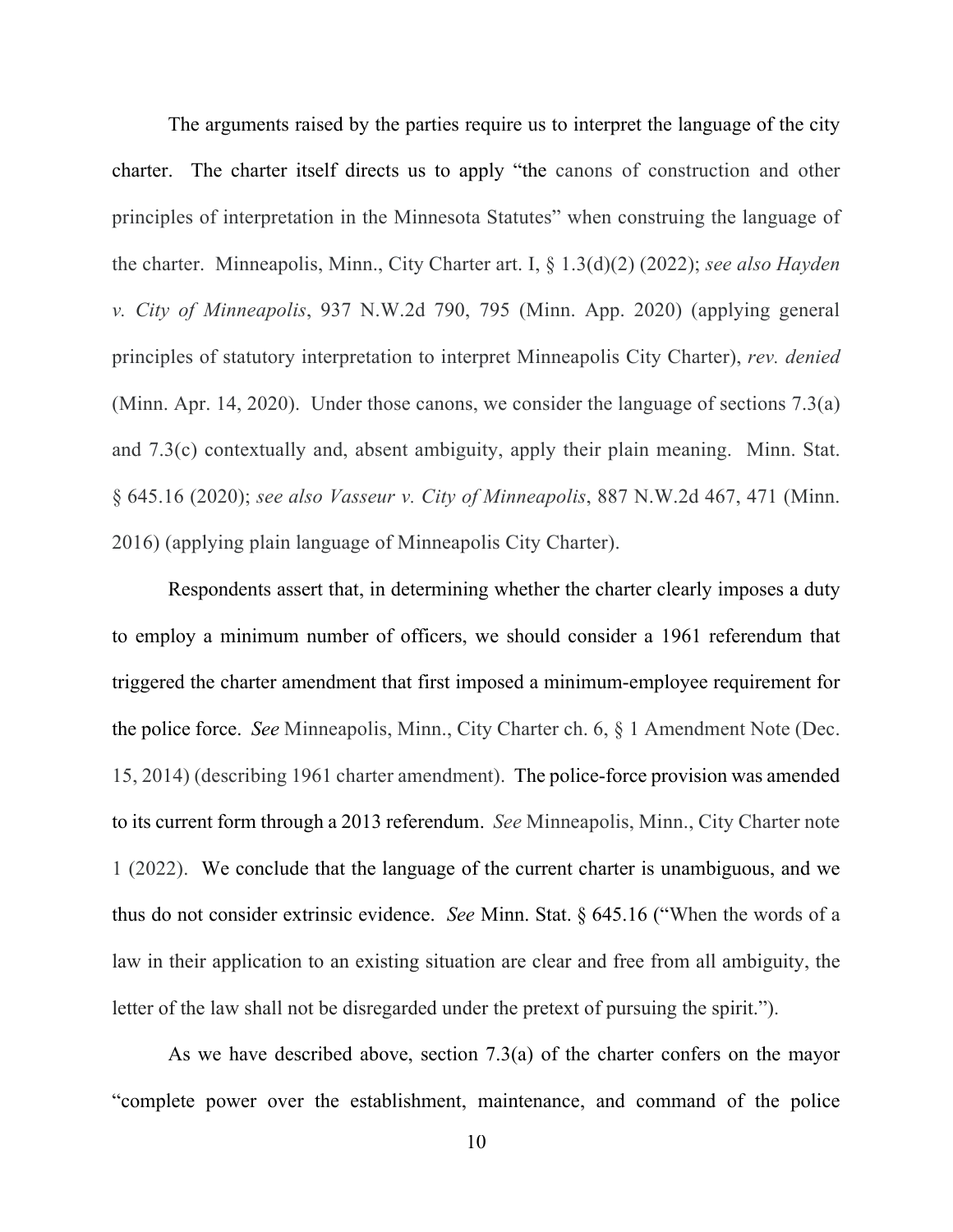department." And section 7.3(c) requires the city council to "fund a police force of at least 0.0017 employees per resident, and provide for those employees' compensation."

We have no trouble concluding, and all parties agree, that the charter clearly imposes a duty on the city council to continuously fund a minimum number of sworn police officers. "Fund" is commonly understood to mean "to provide funds for" while "funds" are "available pecuniary resources." *Merriam-Webster's Collegiate Dictionary* 507 (11th ed. 2014); *see also* Minn. Stat. § 645.08(1) (2020) (providing that words and phrases should be "construed . . . according to their common and approved usage"). Consistent with those meanings, the mandate of section 7.3(c) is directed at the city council, whose role in relation to the police department is limited to providing funding.

By contrast, under section 7.3(a), the mayor "has complete power over the establishment, maintenance, and command of the police department." The charter does not direct the mayor to employ any certain number of officers. Of course, it is logical to conclude that if the city council provides funds for police officers, then the mayor must use those funds for their designated purpose. In that manner, it may be inferred that the mayor's duty to maintain the police department includes a duty to employ a certain number of officers. But that logical inference does not answer the question of whether there is a nondiscretionary "*duty clearly imposed by law*" that may be controlled through a writ of mandamus. *Mendota Golf*, 708 N.W.2d at 171, 174 (emphasis added). Our answer to that question is necessarily informed by the history and nature of mandamus.

Before the 20th century, "it was the law in this state that no act or omission of an executive officer of the state, in his official capacity, could be brought under control of the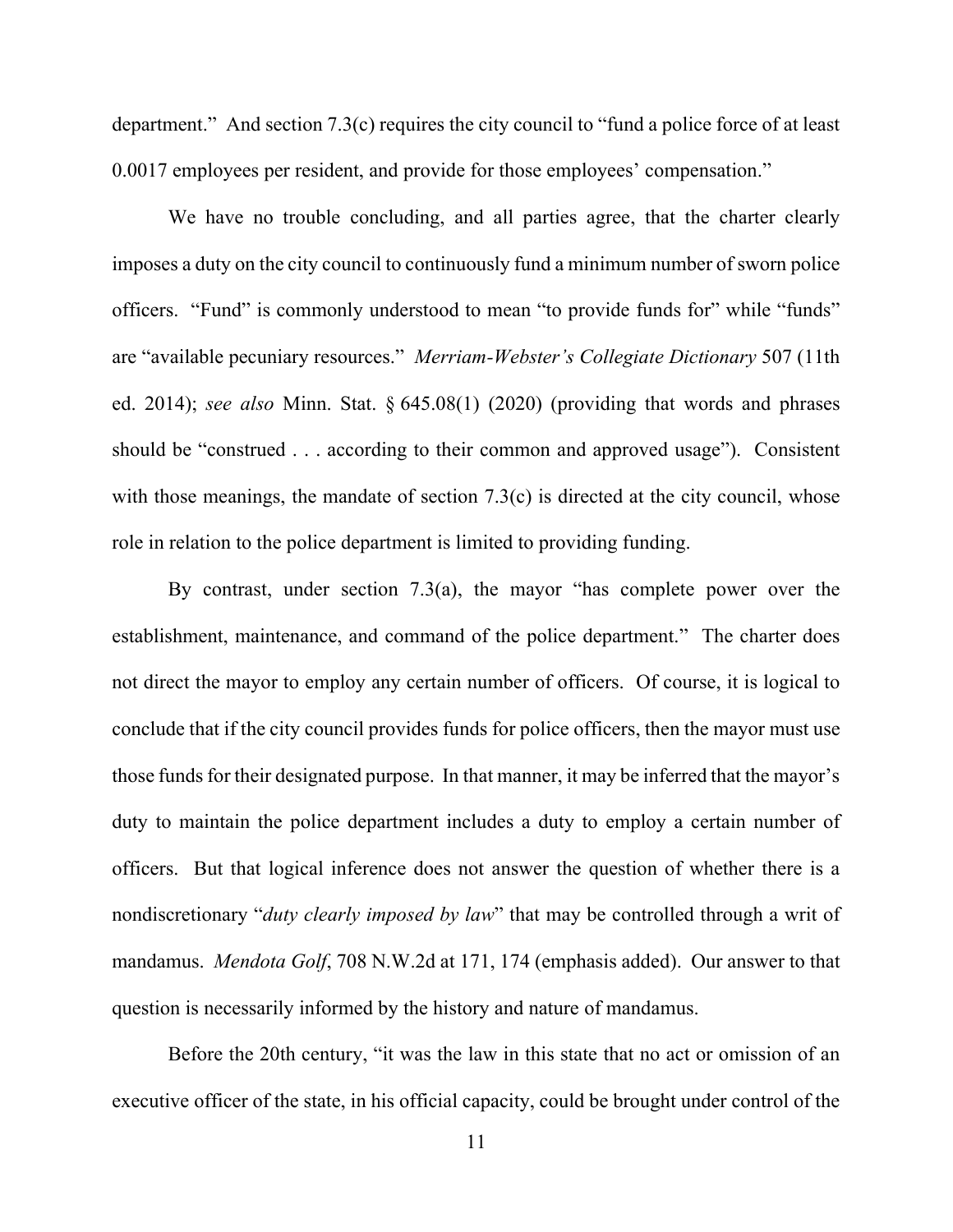courts by mandamus or injunction." *State ex rel. Birkeland v. Christianson*, 229 N.W. 313, 314 (Minn. 1930). In the early 1900s, the Minnesota Supreme Court modified that rule, holding that mandamus could issue to compel the performance of "purely ministerial" duties. *Cooke v. Iverson*, 122 N.W. 251, 253 (Minn. 1909). But the court retained the principle that mandamus may not be used to "control or direct the head of the executive department of the state in the discharge of any executive duty involving the exercise of his discretion." *Id.*; *see also Christianson*, 229 N.W. at 314 (explaining modification of rule). The same principles applied in cases involving municipal officials. *See, e.g.*, *Olson v. Honett*, 157 N.W. 1092, 1092 (Minn. 1916) (town board); *State ex rel. Trebby v. Vasaly*, 107 N.W. 818, 820 (Minn. 1906) (mayor). Thus, for instance, mandamus would be available to compel issuance of a liquor license approved by a municipal body, but mandamus was not available to control the discretionary decision whether to approve a liquor-license application. *State ex rel. Howie v. Common Council of Northfield*, 101 N.W. 1063, 1064 (Minn. 1904).

In *Christianson*, the court explained that a party may be entitled to a writ upon demonstrating that an executive-branch duty is both ministerial and mandatory. 229 N.W. at 316; *see also Elecs. Unlimited Inc. v. Village of Burnsville*, 182 N.W.2d 679, 682 (Minn. 1971) ("Traditionally, mandamus may issue against a public officer only to compel a 'ministerial' act and will not issue when there obtains on the part of such official any degree of discretion with respect to the act in question."). A ministerial duty is "one in respect to which nothing is left to discretion. It is a simple, definite duty, arising under conditions admitted or proved to exist, and imposed by law." *Christianson*, 229 N.W. at 315 (quoting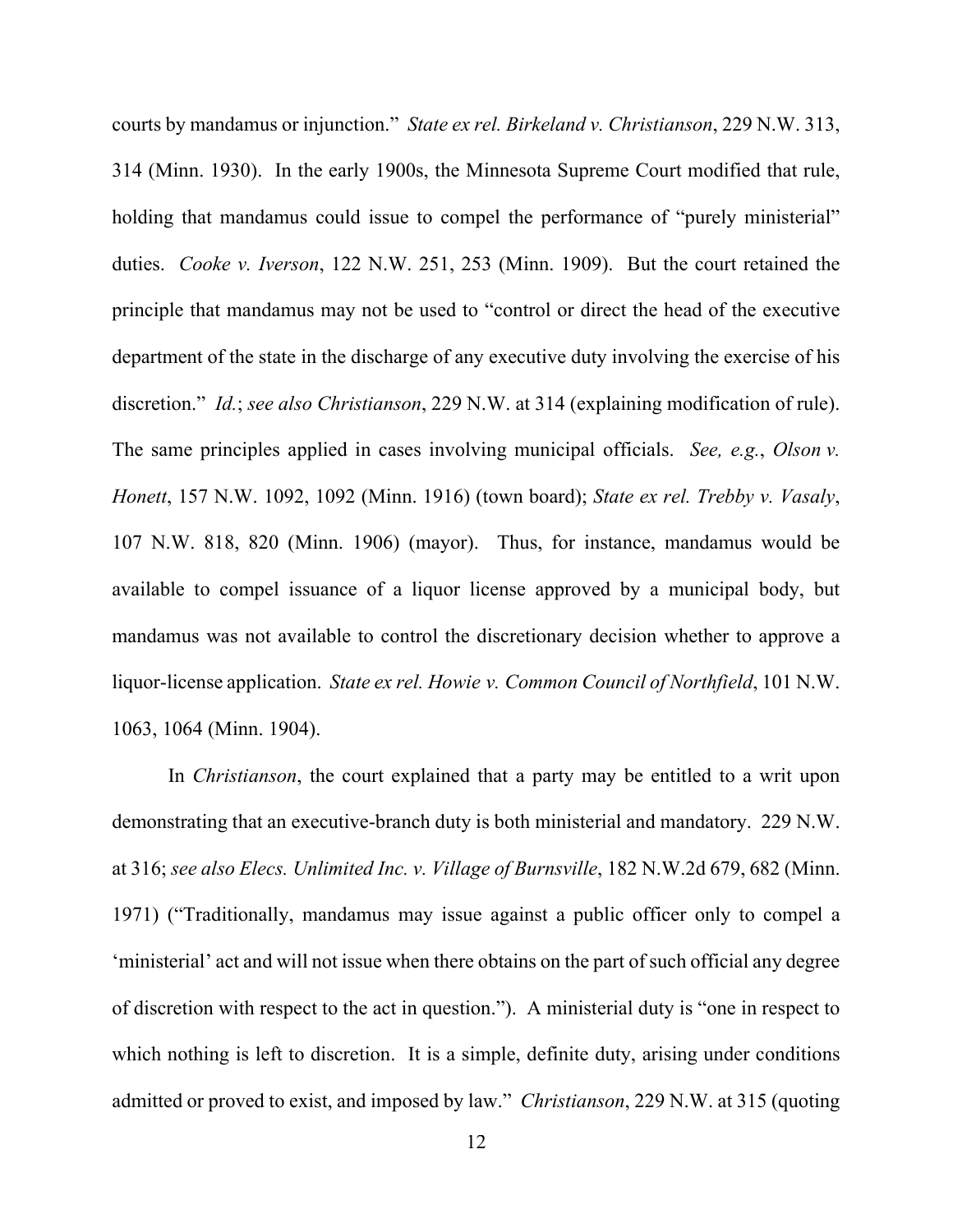*Mississippi v. Johnson*, 71 U.S. 475, 498 (1866)); *see also Cook v. Trovatten*, 274 N.W. 165, 167 (Minn. 1937). "When the law prescribes and defines the duty to be performed with such precision and certainty as to leave nothing to the exercise of discretion or judgment, the act is ministerial." *Romsdahl v. Town of Long Lake*, 220 N.W. 166, 167 (Minn. 1928).

The supreme court's more recent mandamus cases have not used the term "ministerial" in describing the nature of duties for which mandamus may lie, instead stating that the writ may issue "to compel the performance of an official duty clearly imposed by law." *Mendota Golf*, 708 N.W.2d at 171; *see also S.L.J.*, 782 N.W.2d at 553 ("Mandamus lies to compel a governmental body or board to perform a duty that the law clearly and positively requires . . . ." (Quotation omitted)). But we discern no substantive change in the law. The case law maintains the distinction between duties that are "clearly imposed" (ministerial) and those requiring the exercise of discretion. *See Mendota Golf*, 708 N.W.2d at 179.The statute governing the writ of mandamus similarly provides that it may issue "to compel the performance of an act which the law specially enjoins as a duty" but may not control the exercise of discretion. Minn. Stat. § 586.01.

At first blush, the mayor's duty to maintain the police department by employing officers may appear to be ministerial: he must employ the number of police officers for which funding has been provided by the city council. In application, however, the duty quickly devolves into derivative questions that clearly call for the application of his discretion, particularly in the present circumstances. What should be done when a worldwide pandemic causes budget cuts that impact efforts to recruit and onboard new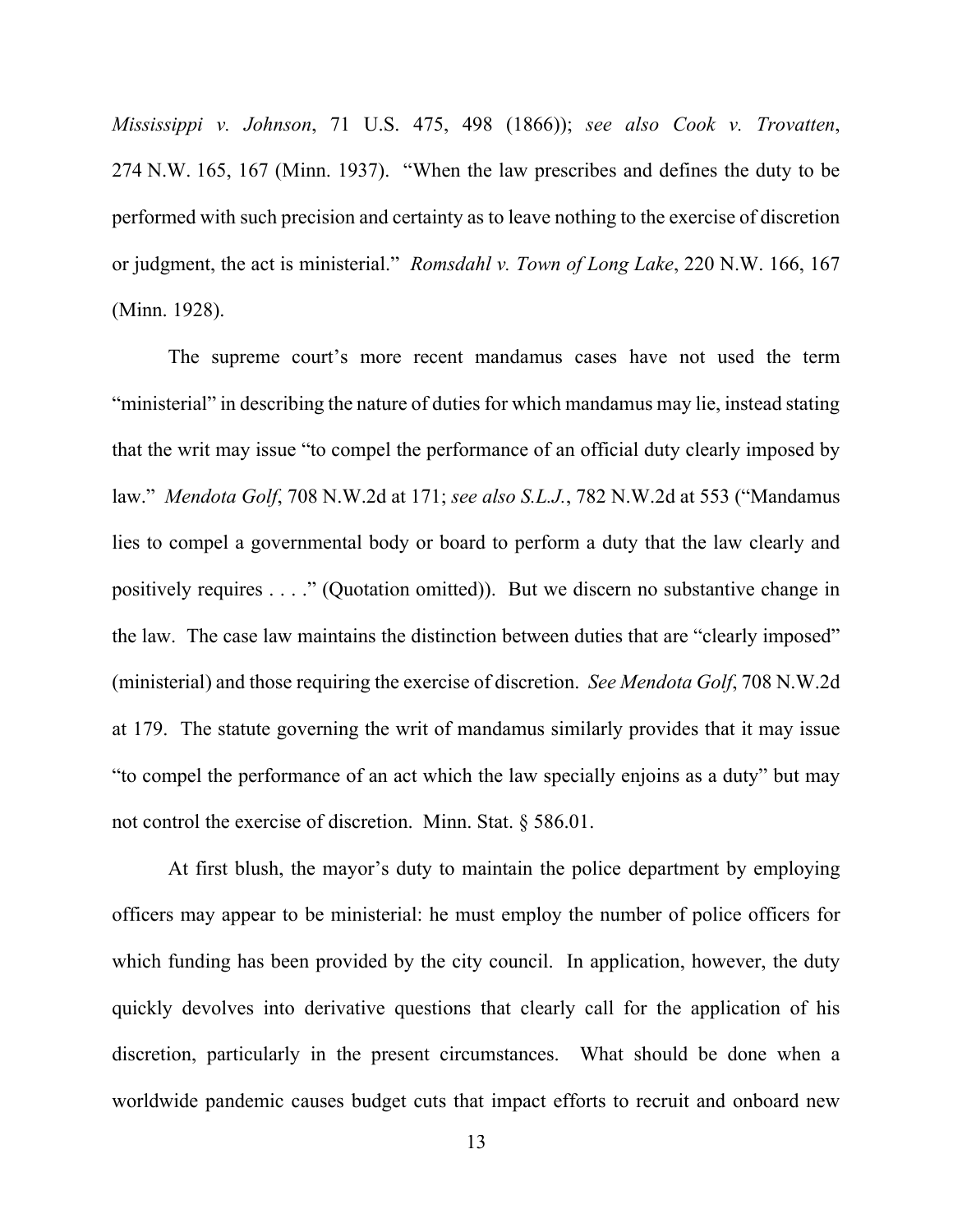officers? What steps should be taken when an unprecedented number of officers separate from the department following a summer of civil unrest? How quickly and through what process should these new officers be hired? Should the usual training and onboarding requirements be bypassed for some or all candidates? And what avenues should be pursued if a sufficient number of qualified candidates cannot be found? These questions illustrate how the mayor's duty to use funding provided by the city council to employ officers, and thereby maintain the police department at a certain staffing level, necessarily requires the exercise of discretion. Therefore, we conclude that the mayor's duty to maintain the police department is a discretionary duty, and there is no clear duty to continuously employ a minimum number of officers.

For duties requiring the exercise of discretion, "mandamus is inappropriate 'to control or interfere with the manner in which' the [entity] exercises its discretion," but "mandamus can be appropriate 'to set the exercise of that discretion into motion.'" *Mendota Golf*, 708 N.W.2d at 182 (quoting *Hetherington*, 61 N.W.2d at 740). Mandamus may also lie to "obtain a new and bona fide exercise of discretion when it appears that the [entity] has acted without discretion or in a clearly arbitrary and capricious manner." *Hetherington*, 61 N.W.2d at 740. It will be a "rare case<sup>[]"</sup> in which an official acts "in so clearly an arbitrary and capricious a manner that their action may be reviewed on mandamus." *Zion Evangelical Lutheran Church of Detroit Lakes v. City of Detroit Lakes*, 21 N.W.2d 203, 205 (Minn. 1945) (quotation omitted).

Respondents argue that the district court's grant of mandamus merely set the mayor's discretion in motion. We note the tension between this argument, which presumes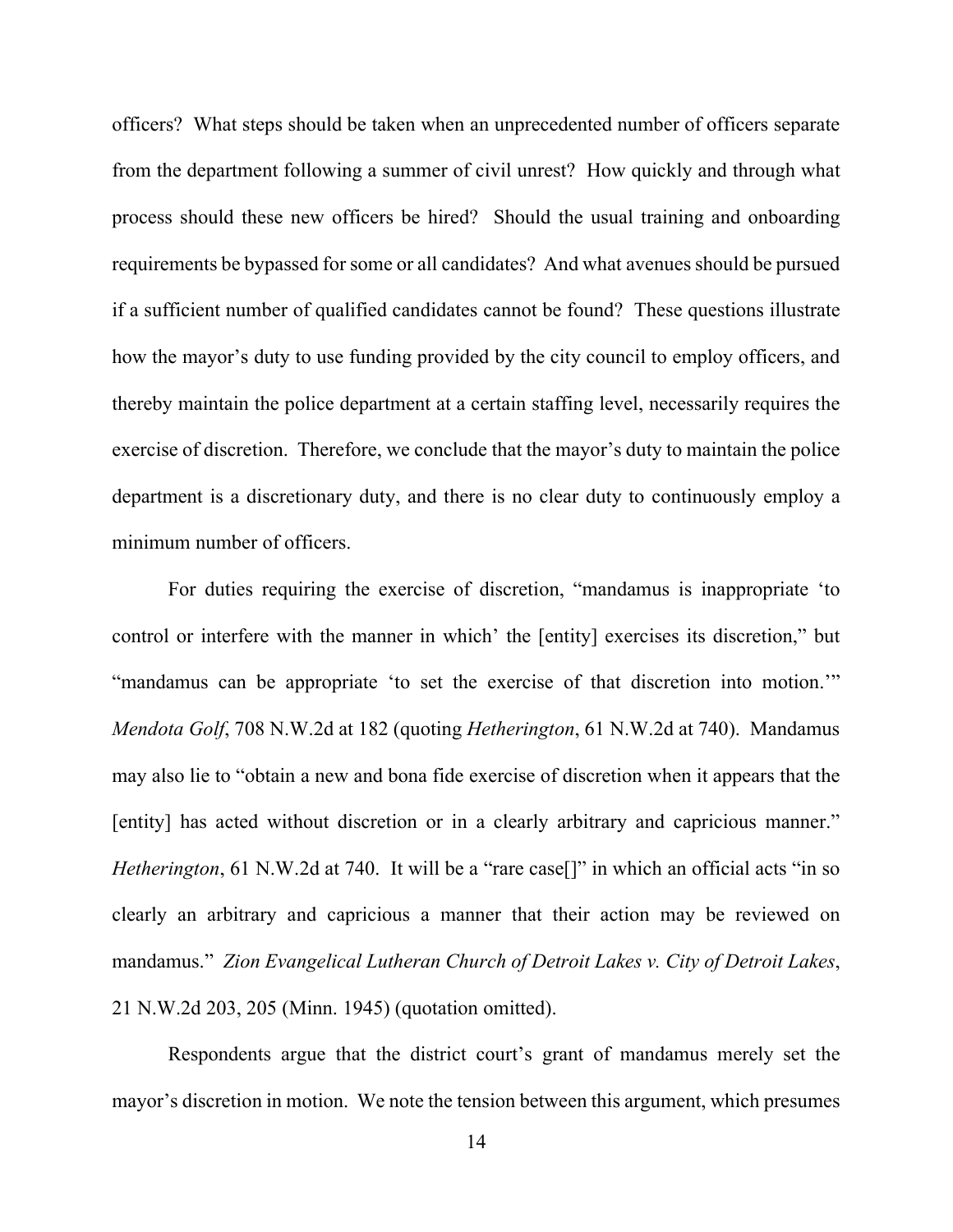the existence of a discretionary duty, and respondents' primary argument that the charter clearly imposes a (nondiscretionary) duty to continuously employ a minimum number of officers. We further observe that this was not the basis for the district court's decision to issue the writ of mandamus. In any event, we reject this argument because the record reflects that the mayor is actively exercising his discretion to address the shortage of sworn officers by, for instance, increasing the number of police academies in 2021 and recalling CSOs. On this record, there is no need for mandamus to set that discretion in motion.

Respondents also argue that we should affirm the district court on the alternative ground that appellants have acted arbitrarily and capriciously. Respondents did not make this argument to the district court, and the district court made no findings that the mayor has acted arbitrarily or capriciously in carrying out his discretionary duty to maintain the police department. For this reason, the argument has been forfeited, and we decline to address it. *See Thiele v. Stich*, 425 N.W.2d 580, 582 (Minn. 1988) ("A reviewing court must generally consider only those issues that the record shows were presented and considered by the trial court in deciding the matter before it." (Quotation omitted)).

#### **DECISION**

The Minneapolis City Charter clearly imposes a duty on the city council to continuously fund a police force with a minimum number of sworn police officers, but the charter does not clearly impose a duty on the mayor to continuously employ that same minimum number of sworn police officers. The mayor's duty under the charter to maintain the police department is a discretionary duty. The district court erred by granting

15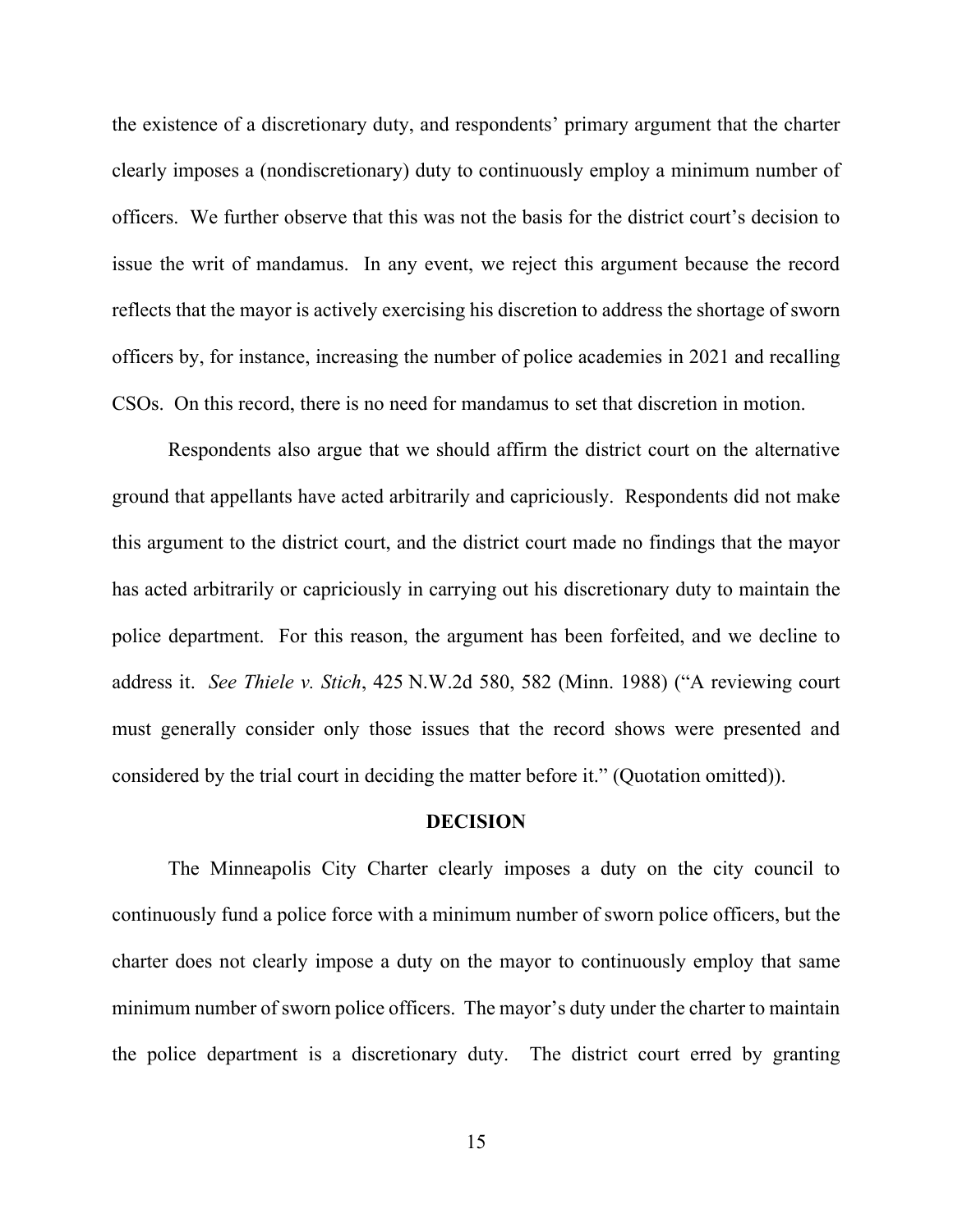mandamus on the basis that the charter imposes a clear duty on appellants to continuously employ a certain minimum number of sworn police officers. We therefore reverse.

**Reversed.**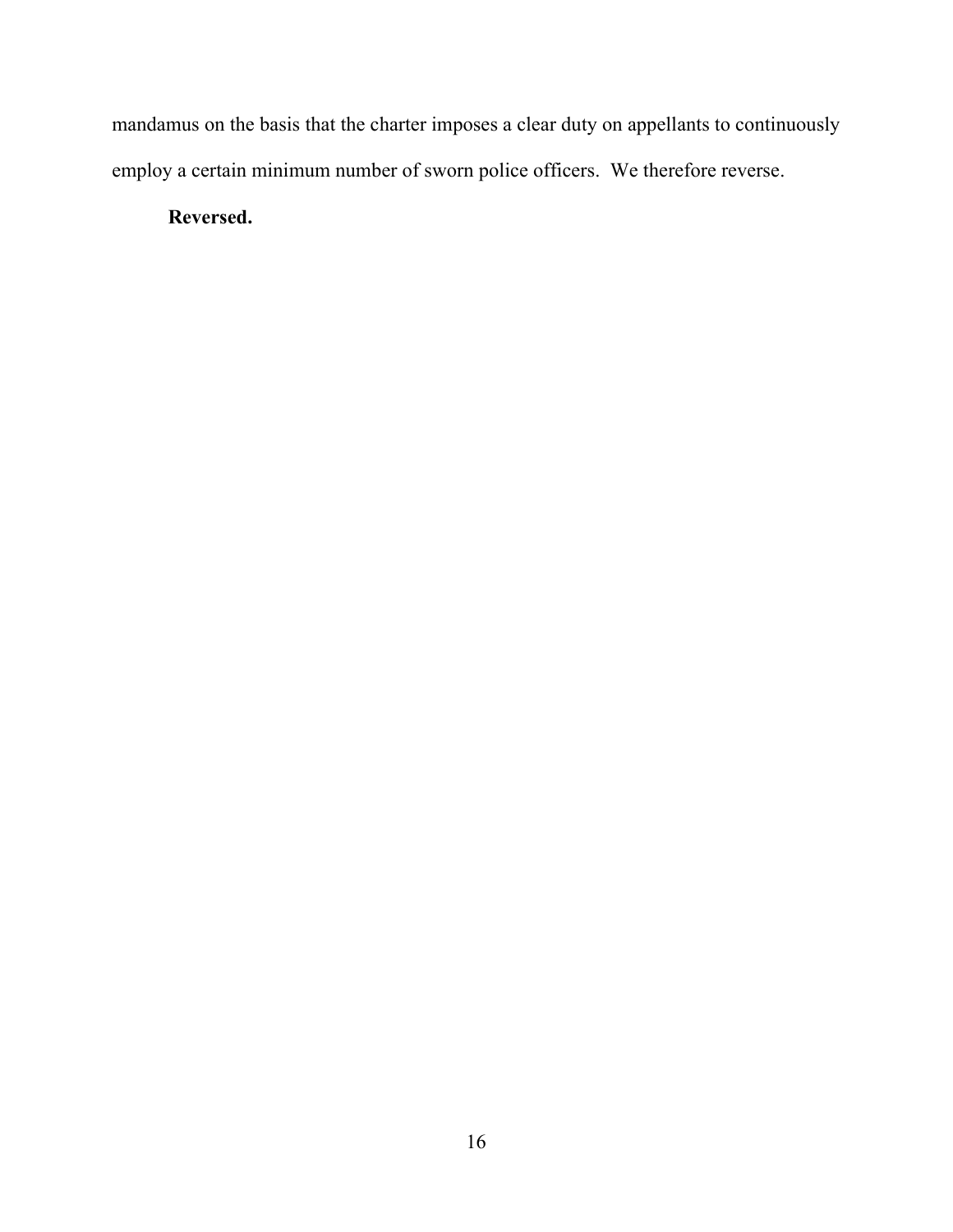# **CONNOLLY**, Judge (concurring specially)

I agree with the majority's thoughtful opinion that the Minneapolis City Charter imposes a clear duty upon the city to fund a police force with a minimum number of sworn officer positions. As the majority points out, the city charter is clear; it provides:

> **Funding.** The City Council must fund a police force of at least 0.0017 employees per resident, and provide for those employees' compensation, for which purpose it may tax the taxable property in the City up to 0.3 percent of its value annually. This tax is in addition to any other tax, and not subject to the maximum set under section  $9.3(a)(4)$ .

Minneapolis, Minn., City Charter ch. 6, § 7.3(c) (2015). Noticeably absent from the charter's language is a clear mandate that the mayor employ a minimum number of sworn officers. Thus, I agree with the majority that, although the city charter clearly requires a duty to fund a police force with a minimum number of sworn officers, the city charter includes no mandate that this minimum number of officers be employed by the mayor at any given point in time.

I write separately, however, because I think it is illogical that there is a clear to duty to fund a certain number of sworn officers, but no clear duty to employ them. The adverse effect of the lack of any clear mandate to employ a specified number of officers is evident. It is undisputed that, since the pandemic began and the death of George Floyd occurred, the number of sworn police officers employed by the city has decreased drastically. It is also undisputed that, during this time period, crime has drastically increased. In light of the increase in crime, respondents have made it clear that they have been injured by the lack of police officers.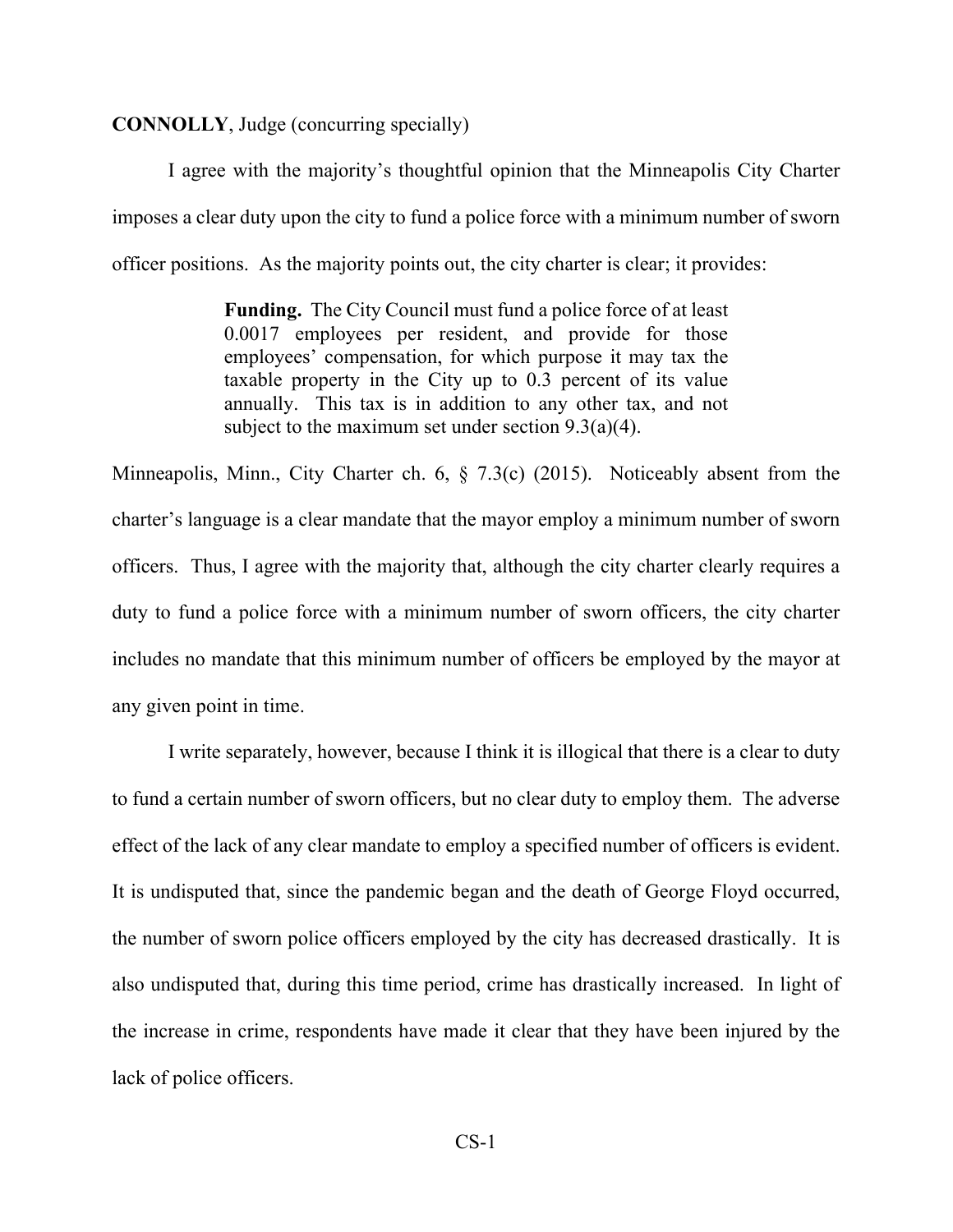Nevertheless, it is well settled that a writ of mandamus is an extraordinary remedy. *Mendota Golf, LLP v. City of Mendota Heights*, 708 N.W.2d 162, 171 (Minn. 2006) ("Mandamus is an extraordinary legal remedy."). To obtain a writ of mandamus, a petitioner must show that the defendant, among other things, "failed to perform an official duty clearly imposed by law." *N. States Power Co. v. Minn. Metro. Council*, 684 N.W.2d 485, 491 (Minn. 2004). "Mandamus will issue only when the petitioner has shown the existence of a legal right to the act demanded which is *so clear and complete* as not to admit any reasonable controversy." *Day v. Wright County*, 391 N.W.2d 32, 34 (Minn. App. 1986) (emphasis added), *rev. denied* (Minn. Sept. 24, 1986).

Here, the city charter provides *no clear duty* to employ a certain number of sworn officers at any given point in time, even though there is a clear duty to fund that number of officers at all times. Consequently, I agree with the majority that it was error to grant the writ of mandamus.

My decision is also influenced by the city's representations at oral argument that the mayor is making a good-faith effort to hire the specified number of officers that has already been funded. Specifically, counsel for the city stated at oral argument that the city has funds to hire "190 new officers over the course of 2022," which would consist of "160 newly trained cadets and . . . recruits and . . . 30 laterals." The parties' stipulation that the city has secured the funding for the requisite number of officers, together with the city's representation that the mayor is acting in good faith in an effort to hire 190 new officers, satisfy the requirements of the city charter. *See* Minneapolis, Minn., City Charter ch. 6, § 7.3(c). Although it seems illogical that the city charter would mandate the funds to hire